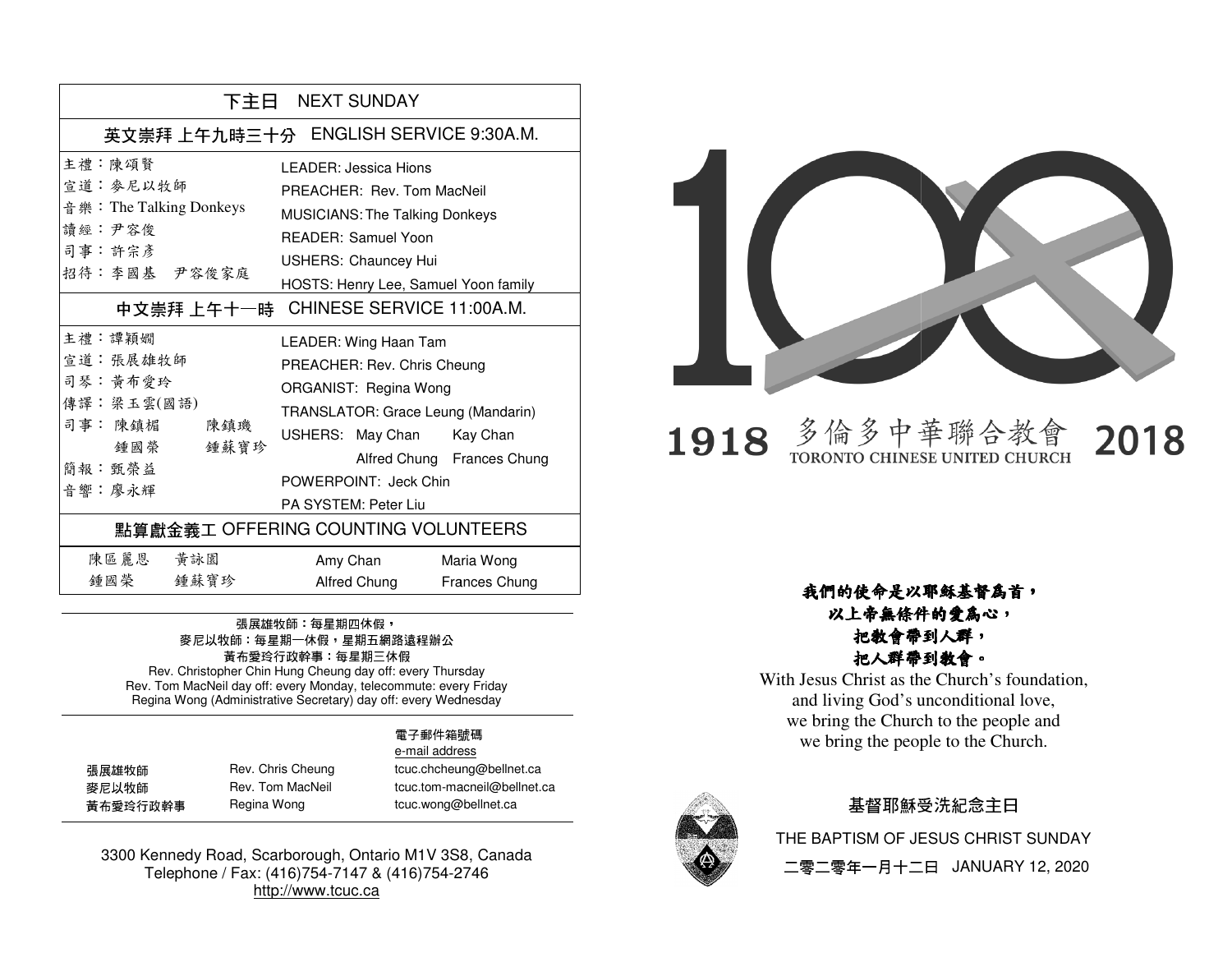#### ENGLISH WORSHIP SERVICE 9:30AM

#### GATHERING AND PRAISE

#### GATHERING MUSIC

#### INVITATION TO WORSHIP David Sparks, Prayers to Share: Year A, 35.

Let us journey to the Jordan River,

crossing place of the people of Israel when they came into the promised land.Let us journey to the Jordan River,

and stand with the crowds who confess their sins, and are baptized by John.Let us journey to the Jordan River,

and watch with awe as Jesus comes to be baptized.

Let us journey to the Jordan River,

and realize our responsibility as members of the "Community of the Baptized."

#### LIGHTING THE CHRIST CANDLE

#### PRAYER OF APPROACH

God of new beginnings, who breathed life at creation, came and lived among us as Jesus, and who reigns over all creation: let our hearts remember our baptism into Your community, so that we might find fellowship and solidarity. We ask in the name of the Holy Breath that flows through us all. Amen.

SONGS OF PRAISE & FAITH:"Alive Again" & "As We Gather"

PASSING OF THE PEACE We greet one another in Jesus' name saying "the Peace of God be with you".

RESPONSIVE READING: Psalm 29 (VU 756)

OFFERTORY MUSICOffering of our life and work is received during the music.

OFFERTORY PRAYER David Sparks, Prayers to Share: Year A, 37.

What can we offer to the One who offered Himself for baptism by John at the Jordan?

We can offer our best gifts: our time, our talent, our treasure, for Jesus gave His best to the world.

And will our gifts be used faithfully and wisely?

They will be well used, if the life pattern of Jesus is followed, and the powers of darkness challenged.

God will bless all our gifts, as they are put to work in the spirit of Jesus. Thanks be to God! Amen.

#### LISTENING TO THE WORD

SCRIPTURE READING: Matthew 3:13-17 (The Message) Jesus comes to the river Jordan to be baptized. What would normally be a simple act is transformed by God into an enduring ritual for all Christians

CHILDREN'S TIME "Baptism"Afterwards, the children are invited to continue their worship in room 1, basement

SCRIPTURE READING: Isaiah 42:1-9 The prophet writes of a servant who does God's work. This is one of the many passages that Matthew cites to reinforce Jesus' identity as Israel's Messiah.

SERMON: "Wisdom at the River"

SONG OF FAITH: MV 161 "I Have Called You by Your Name"

#### SENDING OUT TO LIVE THE WORD

PRAYERS FOR THE COMMUNITY & LORD'S PRAYER

ANNOUNCEMENTS (see also pp. 6-8)

SONG OF PRAISE: "Hallelujah (Your Love Is Amazing)"

COMMISSIONING & BLESSING David Sparks, Prayers to Share: Year A, 37 Remember the common ties that hold you in baptism! We recall our common participation in the community of faith.Remember the needs that are brought home to you. We are challenged to use our common talents to meet those needs.Remember the wisdom of the saints who have gone before you. We will draw on their wisdom, and take courage from their endurance.Remember the Holy Spirit stands with you. In the power of the Spirit, there are no obstacles that cannot be overcome!

AMENAfter the sung "Amen" we take a few moments of quiet

We thank everyone who shared their ministries in worship today

| LEADER:                              | Kin Chan                                                               |  |
|--------------------------------------|------------------------------------------------------------------------|--|
| PREACHER:                            | Rev'd Tom MacNeil                                                      |  |
| <b>MUSICIANS:</b>                    | The Talking Donkeys                                                    |  |
| READER:                              | Karstein Yip                                                           |  |
| USHER:                               | Evan Yoon, Caitlyn Yoon                                                |  |
| HOSTS:                               | Chauncey Hui, Teresa Louie                                             |  |
|                                      | SUNDAY SCHOOL: JoAnn Hum / Maria Wong                                  |  |
|                                      | AV/SANCTUARY: Matthew Lum/Ming Yoon, Kin Chan, Simon Fung/Chauncey Hui |  |
| POWERPOINT PREPARATION: Teresa Louie |                                                                        |  |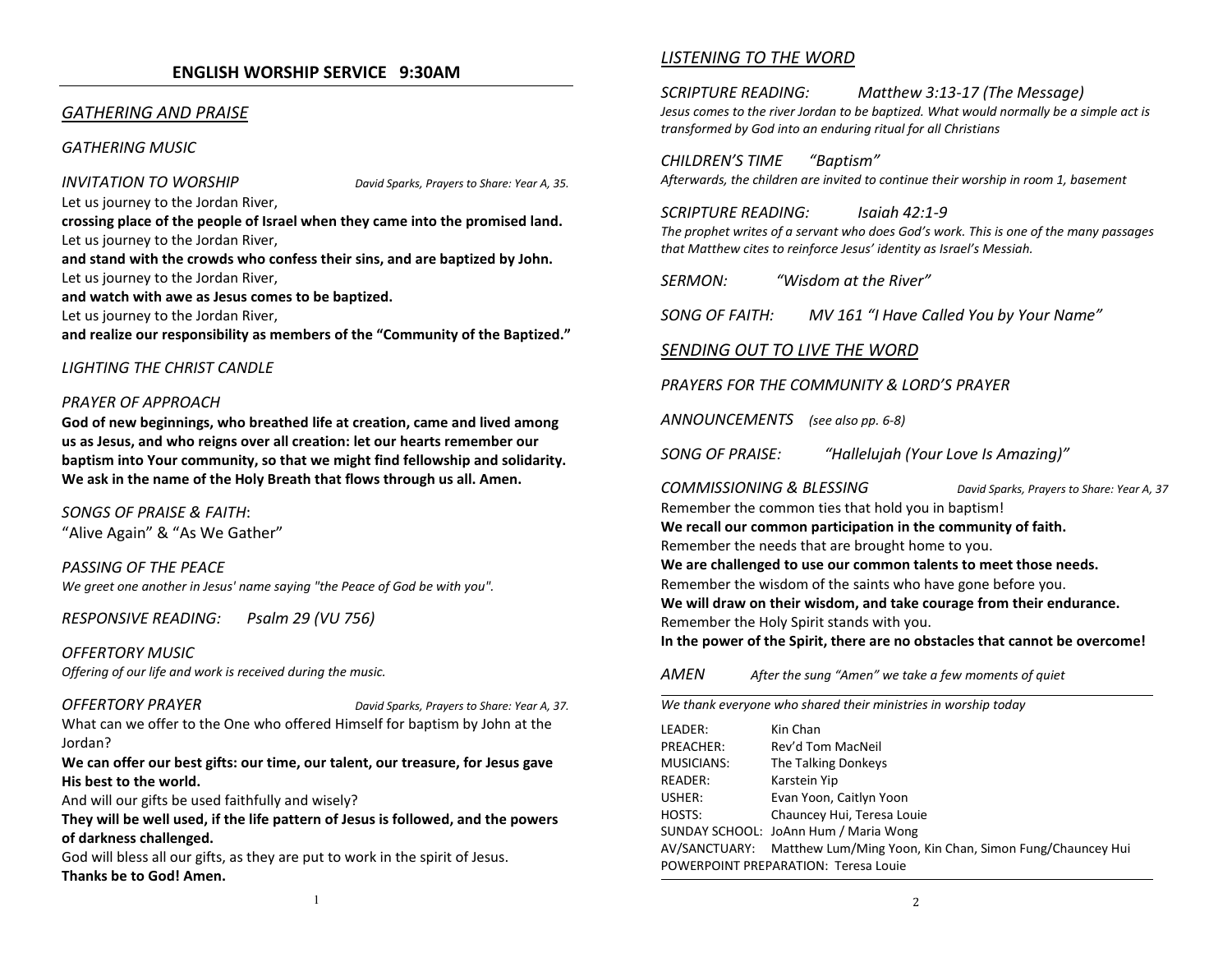### 上午十一時中文崇拜程序 CHINESE WORSHIP SERVICE ─────────────────────────────────────────────────────────────────────────────

| 主禮:岑曾月桂                   | Leader: Anna Shum                                                                      |
|---------------------------|----------------------------------------------------------------------------------------|
| 宣道:張展雄牧師                  | Preacher: Rev. Chris Cheung                                                            |
| 司琴:黄淑薇                    | Organist: Grace Wong                                                                   |
| 傳譯:張修斌(國語)                | Translator: Bin Zhang (Mandarin)                                                       |
| 司事:譚穎嫺<br>陳孔玉娟            | Ushers: Wing Haan Tam<br>Janet Chan                                                    |
| 甄榮益<br>劉黃寶娟               | Jeck Chin<br>Wendy Lau                                                                 |
| 簡報:杜國豪 區賈吟升               | Power Point: Wilson To<br>Esther Au                                                    |
| 音響:廖永輝                    | PA System: Peter Liu                                                                   |
| 電琴序樂                      | <b>ORGAN PRELUDE</b>                                                                   |
| 唱詩第44首                    | <b>OPENING HYMN #44</b>                                                                |
| 「大哉聖名歌」                   | "All Hail the Power of Jesus' Name"                                                    |
| 宣召                        | CALL TO WORSHIP                                                                        |
| 著往(第625首)                 | INTROIT $(#625)$                                                                       |
| 同唱「主在聖殿中」                 | "The Lord Is in His Holy Temple"                                                       |
| 牧師領禱                      | PASTORAL PRAYER BY MINISTER                                                            |
| 主禱文 (第649首)               | THE LORD'S PRAYER (#649)                                                               |
| 同唱「我們在天上的父」               | "Our Father "                                                                          |
| 詩班歌頌                      | <b>CHOIR ANTHEM</b>                                                                    |
| 「青苗生長歌」(梁耀揚,黃永熙合譯)        | "Now the Green Blade Riseth"<br>(French trad. Carol, Noel Nouvelet)                    |
| 指揮 葉賜光                    | Conductor: Kenneth Yip                                                                 |
| 伴奏 黃淑薇,黃布愛玲               | Accompanist: Grace Wong, Regina Wong                                                   |
| 敲擊樂:廖琪珍,蕭仁瀚               | Percussion: Kitty Liu, Alfred Siu                                                      |
| 問安                        | PASSING OF THE PEACE                                                                   |
| 兒童信息                      | <b>CHILDREN'S MESSAGE</b>                                                              |
| 由張展雄牧師主講<br>信息後兒童往樓下參加主日學 | Children are dismissed to Sunday School after<br>the message led by Rev. Chris Cheung. |
|                           |                                                                                        |

| 啟應文                             | <b>RESPONSIVE READING</b>                                                                                              |
|---------------------------------|------------------------------------------------------------------------------------------------------------------------|
| 詩篇29:1-11 (舊約第676頁)             | Psalm 29: 1-11 (NEB p. 631)                                                                                            |
| 請經                              | <b>SCRIPTURE READING</b>                                                                                               |
| 馬太福音3:13-17 (新約第3頁)             | Matthew 3: 13-17 (NEB p. 5)                                                                                            |
| 唱詩第65首                          | <b>HYMN #65</b>                                                                                                        |
| 「美妙聲音歌」                         | "How Sweet the Name of Jesus Sounds"                                                                                   |
| 宣道                              | <b>SERMON</b>                                                                                                          |
| 「這是我的愛子」                        | "This Is My Son, the Beloved"                                                                                          |
| 榮耀頌                             | <b>GLORIA PATRI</b>                                                                                                    |
| (歌詞在聖詩封底內頁)                     | (Hymn book inside back cover)                                                                                          |
| 會務報告                            | <b>PARISH CONCERNS</b>                                                                                                 |
|                                 |                                                                                                                        |
| 奉獻                              | THE OFFERING                                                                                                           |
| (歡迎同道使用插在長椅內的捐封,<br>也供忘記攜帶捐封者。) | (Donation envelopes are available in the pews for<br>Visitors or those who forgot to bring their own<br>assigned one.) |
| 獻禮文(第644首)                      | <b>OFFERTORY PRAYER</b> (#644)                                                                                         |
| 「萬物都是從主而來」                      | "All Things Come of Thee"                                                                                              |
| 祝福                              | <b>BENEDICTION</b>                                                                                                     |
| 三一頌                             | DOXOLOGY                                                                                                               |
| (歌詞在聖詩封底內頁)                     | (Hymn book inside back cover)                                                                                          |
| 唱詩第42首                          | <b>RECESSIONAL HYMN #42</b>                                                                                            |
| 「擁戴歌」                           | "Crown Him with Many Crowns"                                                                                           |

後座有即時傳譯設備,譯為國語(撥M字)。如需聽筒或簡體字聖經請向司事長索取。 Simultaneous translation into Mandarin (switch to M) is available. Please obtain headphones or Simplified Chinese Character Bible from the Chief Usher.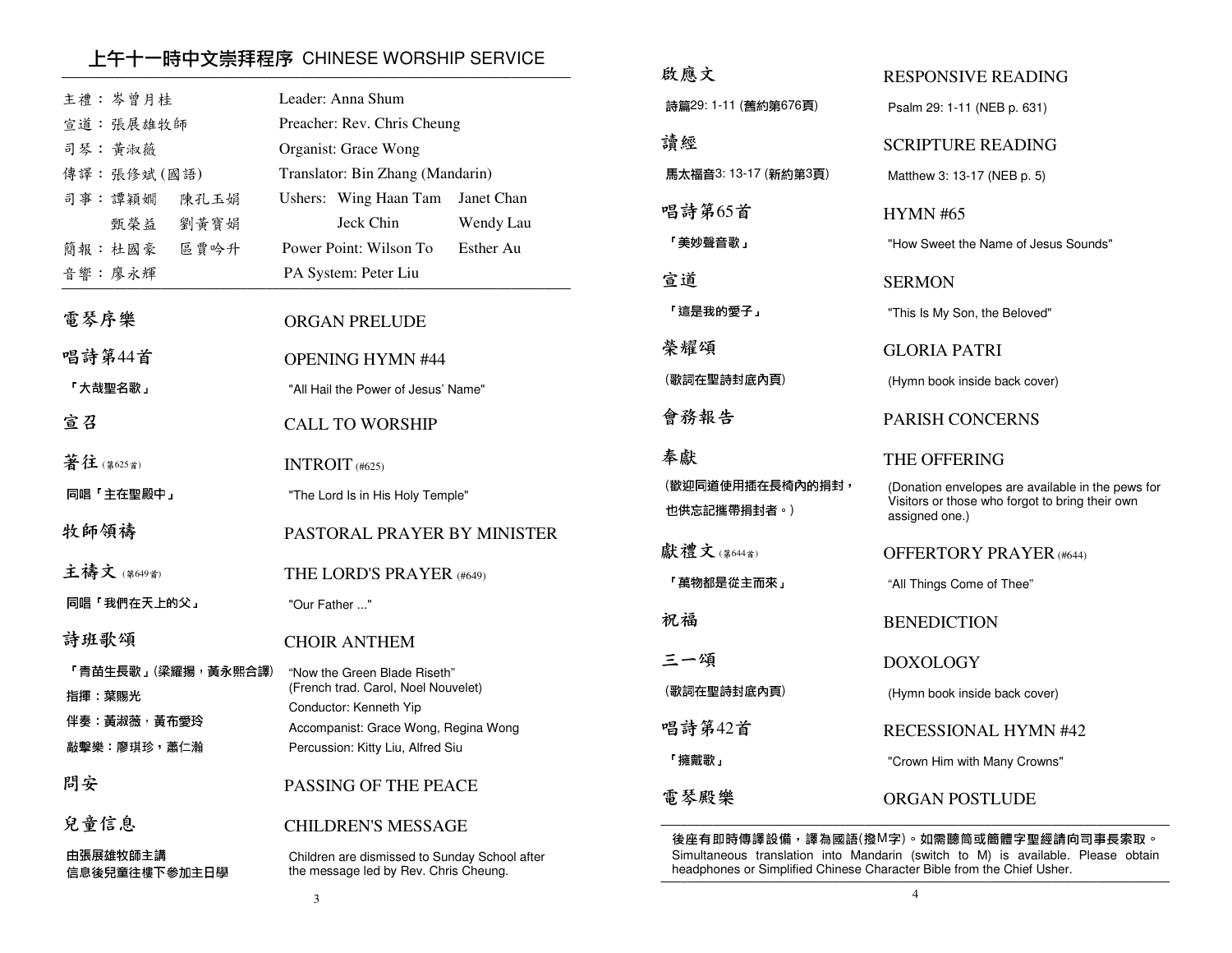### <u>本主日獻花 DONATIONS FOR SUNDAY FLOWERS</u> :<br>.

Alice Lui

李樹坤、姚麗芳

譚穎嫺記念姨母何瓊芳

何荇芳記念汪彼得、李聖華

# <u>本主日獻刊 DONATIONS FOR SUNDAY BULLETIN</u> :<br>.

黃偉雄記念母親黃林愛珍

# 歡迎 **WELCOME**:

- ◆ 英文崇拜後在懷熙中心有茶聚,歡迎各位參加。<br>◆ ◆ → ○○○ After the 9:30am service, please join us for fellowship and refreshments in the T.H. Chan Memorial Hall.
- ◆ 弟兄姊妹如有個人或對教會關懷事項,張展雄牧師和麥尼以牧師歡  $\mathbf{r}^{\prime}$  迎你們於他辦公時間到教會面談,請先用電話預約。若有代禱的需要,請將代禱事項發送電郵或致電聯絡他(見週刊背頁)。

 If you have personal concerns or concerns about the church, Rev. Cheung and Rev. MacNeil welcome you to visit during office hours for private conversation. Please call in advance to set up date and time. Also, if you need prayer, please email them the prayer item or contact by phone (contact information on the back of the bulletin).

| 本调聚會與活動 ACTIVITIES THIS WEEK |                                              |  |
|------------------------------|----------------------------------------------|--|
| 今日下午12:15                    | 英文崇拜歌頌小組在正堂練習                                |  |
| Today 12:15pm                | Talking Donkeys' rehearsal in the Sanctuary. |  |
| 今日下午1:30                     | 教會詩班在正堂練習                                    |  |
| Today 1:30pm                 | Church Choir rehearsal in the Sanctuary.     |  |
| 今日下午2:15                     | 團契健康排舞在運動場進行                                 |  |
| Today 2:15pm                 | Fellowship Line Dance in the gym.            |  |
| 星期三晚上8:00                    | 羽毛球活動在運動場進行                                  |  |
| Wednesday 8:00pm             | Badminton in the gym.                        |  |

# <mark>代禱事項 PRAYER CONCERNS</mark>:<br>1 我們<sup>是阿爾伯特山聯合<del>夠</del>命、阿爾</sup>

1. 我們為阿爾伯特山聯合教會、阿爾法韓國聯合教會、布洛 爾街聯合教會和格拉文赫斯特三一聯合教會的信仰社區祈禱。求上帝繼續保守使他們的事工得以增長。

 We pray for the communities of faith at Mount Albert United Church, Alpha Korean United Church, Bloor Street United Church, and Trinity United Church in Gravenhurst. May God continue to bless their ministries.

2. 美國和伊朗之間的危機不斷升級,我們為所有安全受影響的人祈禱。求上帝保護賜予平安。

 We pray for the safety of all those affected by the escalating violence between the United States and Iran. May God protect those who are affected, either directly, or indirectly, from the senseless slaughter.

3. 烏克蘭一架波音客機在德黑蘭不幸墜毀,我們為死難者的家人祈禱。求上帝親自安慰受傷的心靈。

 We pray for support for those affected by the crash of the Ukrainian International Airlines flight from Tehran. May God bring them peace.

# 會務消息 **CHURCH NEWS**:

### 1. 親朋共嘗海鮮渡歲 Frozen Seafood Fundraising to<br>Celebrate Lunar New Year Celebrate Lunar New Year

應大眾需求,我們再次舉辦冷凍海鮮銷售籌款活動,以 慶祝農曆庚子新年。我們精選的冷凍海鮮是您與親朋聚首一堂食團年飯或新春團拜聚餐的最好選擇。

 請於今日崇拜後在友誼廳填寫訂購表格連同款額交給負 責人。您便可以在1月19日領取海鮮。這次籌款活動所得的淨收入將歸納教會常務基金。

 By popular demand, we are bringing back our frozen seafood sale in time for the Lunar New Year celebration in January. Our selection of frozen seafood will be ideal for sharing or entertaining with your family or friends.

 The sale will take place today after worship services. Order forms are available in the Fellowship Lounge. Please submit your order with payment to the coordinators. Orders will be ready for pickup on January 19, 2020. Net proceeds from this fundraising event will go towards the Church's Operation Fund.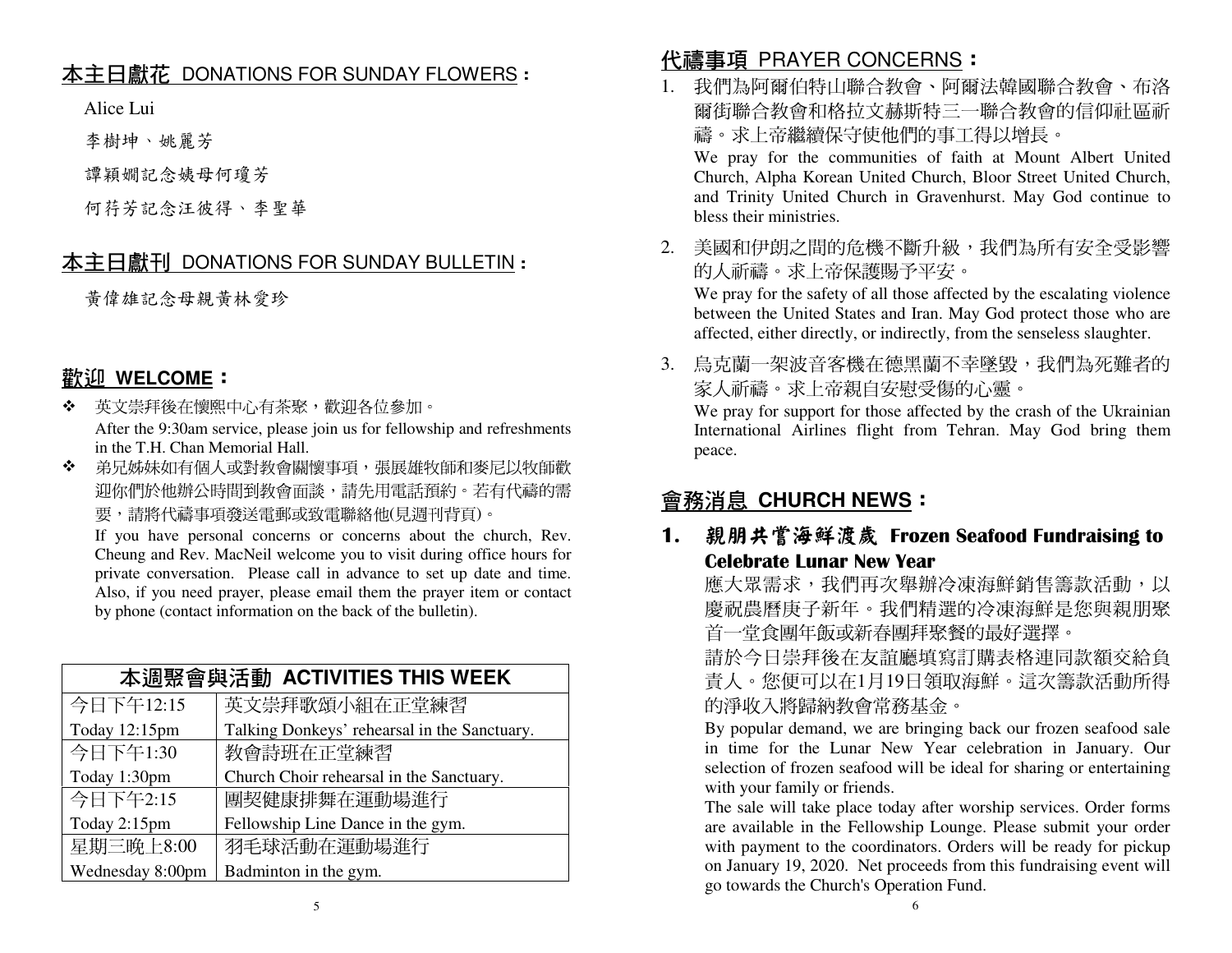2. 農曆新年聯誼午餐 Lunar New Year Fellowship Lunch 轉眼間農曆庚子年將至,本堂定於1月26日(農曆年初二)中 文崇拜後在皇家御宴(648 Silver Star Boulevard, Scarborough)舉行春節午餐會。費用:年12歲以上者\$18,3-12歲每位 \$8,2歲或以下免費。誠邀各弟兄姊妹參加,共慶新春。為方便統計人數,請今日或下主日向負責人購票。

 Time flies. The Year of the Rat is fast approaching. To celebrate this traditionally happy occasion, we are having a joint fellowship lunch on Sunday January 26, 2020 after the 11o'clock service at Royale Fine Dining Banquet (648 Silver Star Boulevard, Scarborough). Cost for each person aged 12 and up is \$18, aged 3- 11 is \$8, aged 2 and under are free. To facilitate planning, please register with the coordinators by Sunday January 19, 2020.

### 3. CG3研經班 CG3 Bible Study Group<br> 日租:2020年 1日 12月(会日)

- 日期: 2020年 1月 12日(今日)
- 時間:下午四時<br><sub>地型</sub>・ <del>数</del>盒左設
- 地點: 教會友誼廳<br><sub>応談</sub>・ <del>討論</del> Harb J
- 座談: 討論 Herb Vander Lugt 撰寫的福音叢書 「如何打破沉默」
- 研經: 「士師記」第九章由張展雄牧師帶領
- Date: Today, January 12, 2020 at 4:00p.m.
- Place: Church Fellowship Lounge
- Forum: Short discussion on the book "How Can I Break the Silence"by Herb Vander Lugt

Bible Study: "Judges" Chapter 9 led by Rev. Chris Cheung

### 4. 迦南研經班聚會 Canaan Bible Study Group<br>日期:2020年1日17日(夏期五)

日期:2020年 1月17日(星期五) 時間:下午四時 地點:教會友誼廳 研經:「羅馬書」第十二章由張展雄牧師帶領 Date: Friday, January 17, 2020 Time: 4:00p.m. Place: Church Fellowship Lounge Bible study: "Romans" Chapter 12, led by Rev. Chris Cheung

# 5. 派發三文治 Sandwich Run<br>玉們下一次前往多倫多市山心

我們下一次前往多倫多市中心派發三文治給無家可歸者定 於1月19日進行。雖然還有一段日子,請繼續以代禱和各 種行動以捐款或資源捐贈形式支持這項有意義的事工。詳情請向麥尼以牧師或雷李樹鈴查詢。

Our next sandwich run will be on January  $19<sup>th</sup>$ , 2020, please consider supporting this meaningful service ministry as we help those less fortunate in the streets of Toronto. Support in the form of donations of money or resources, preparing, or participating in the run are welcome. Please speak to Rev'd Tom or Alice Lui for more information.

# 6. 徵求義工 Volunteers for Out-Of-The-Cold Program<br>\*\*登悠參與諾斯聯合数命與行的塞久迁動。我們軍更美

本堂將參與諾斯聯合教會舉行的寒冬活動。我們需要義工 協助烹調食物及派餐給露宿者:10-12名義工於2月7日(禮 拜五)晚及5-6名義工於2月8日(禮拜六)早晨。義工登記表已張貼在事工壁報版上,有意者請填上你的名字。歡迎為 此事工捐款,請聯絡雷李樹鈴。

 Our church will be participating once again in the Out-of-the-Cold program at Knox United Church. We need 10-12 volunteers during the evening of Friday, February  $7<sup>th</sup>$ , 2020 and 5-6 volunteers for the morning of Saturday, February  $8<sup>th</sup>$  to cook and serve food to the homeless and less fortunate. A sign-up sheet is posted on the notice board in the Fellowship Lounge. We would also appreciate those willing to contribute towards the cost or sponsor food items, please approach Alice Lui for details.

# 7. 排舞班 Line Dance<br>「国洯健康排無研

「團契健康排舞班」定於每主日下午二時十五分至三時四 十五分在懷熙中心舉行。半年會員費為\$20;若按次參加者則每次繳付\$3。歡迎有興趣人士依時參加,請向林伍妙 玲報名或查詢詳情。

 Line Dance Class will be held on every Sunday from 2:15pm to 3:45pm in the gymnasium. Semi-annual fee for participants is \$20 or for a "drop-in" fee of \$3 will be charged each time for those who do not pay an annual fee. If you are interested to join please contact Margaret Lam for more details.